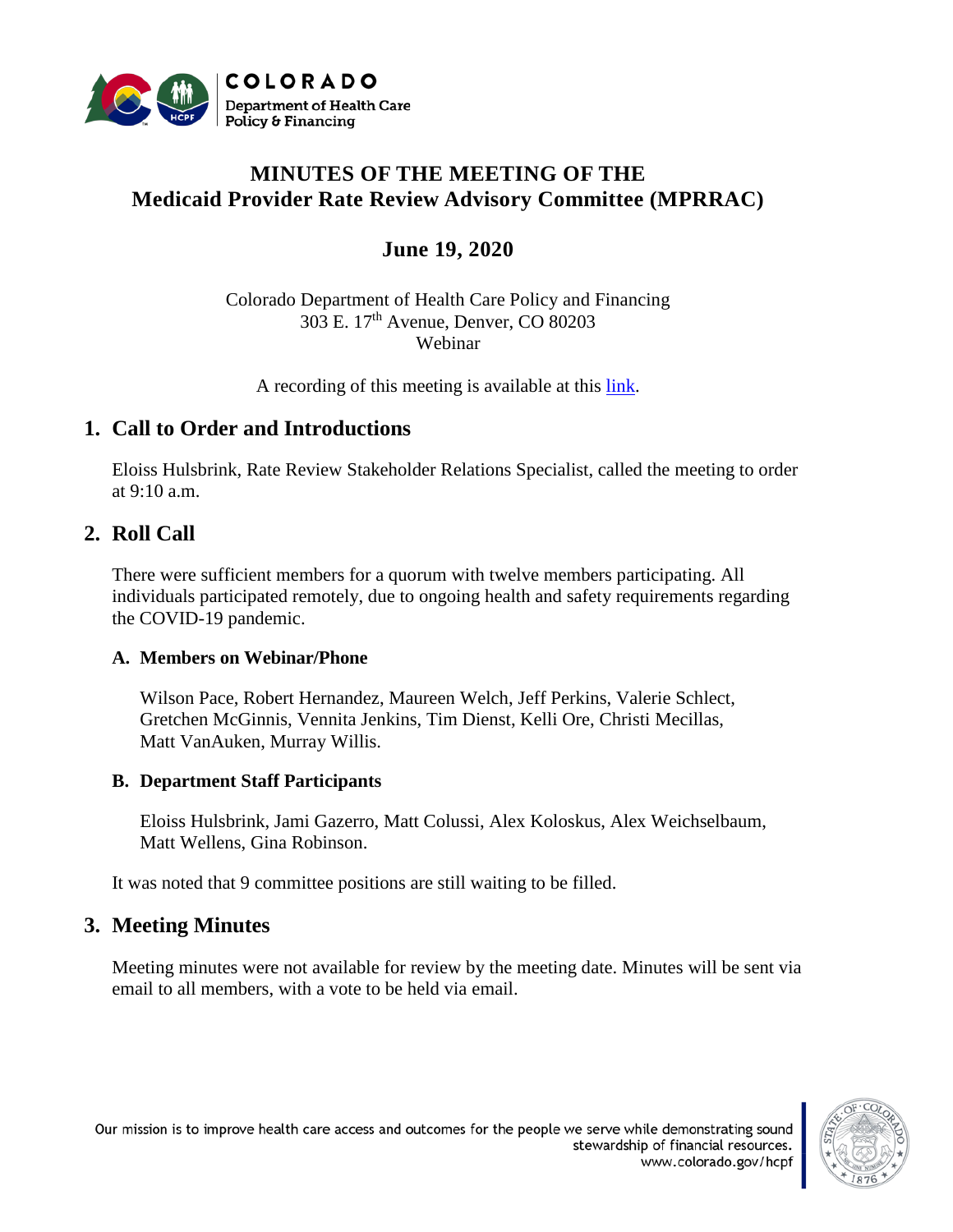## **4. Year Five Services Working Recommendations**

## **A. Pediatric Personal Care (PPC)**

### *Working Recommendation*

The analysis results, stakeholder and Department considerations, and the preliminary recommendations were presented. For more information, see page 1 of the [Working Recommendations document](https://www.colorado.gov/pacific/sites/default/files/Rate%20Review%20Working%20Recommendations_draft_june2020.pdf) and slides 13-16 of the [June MPRRAC Presentation.](https://www.colorado.gov/pacific/sites/default/files/MPRRAC_pwptslides_19June2020.pdf)

### *Committee Discussion*

There were not any questions or comments from the committee regarding PPC services.

## *Stakeholder Comment*

Themes of stakeholder feedback included:

- pediatric rates for HCBS waiver services were insufficient and in need of review.
	- o Note: HCBS waiver services are scheduled for Year 1 review, later this year.

## **B. Home Health**

### *Working Recommendation*

The analysis results, stakeholder and Department considerations, and the preliminary recommendations were presented. For more information, see page 2-3 of the [Working Recommendations document](https://www.colorado.gov/pacific/sites/default/files/Rate%20Review%20Working%20Recommendations_draft_june2020.pdf) and slides 20-24 of the [June MPRRAC Presentation.](https://www.colorado.gov/pacific/sites/default/files/MPRRAC_pwptslides_19June2020.pdf)

### *Committee Discussion*

A committee member asked the Department to provide insight into why total expenditure has increased significantly while member and provider counts only saw small increases. The Department noted that it was likely the number of units per member increasing, but would further investigate.

### *Stakeholder Comment*

Themes of stakeholder feedback included:

• providers are unable to find employees to deliver services with the current rate levels;

Our mission is to improve health care access and outcomes for the people we serve while demonstrating sound stewardship of financial resources. www.colorado.gov/hcpf

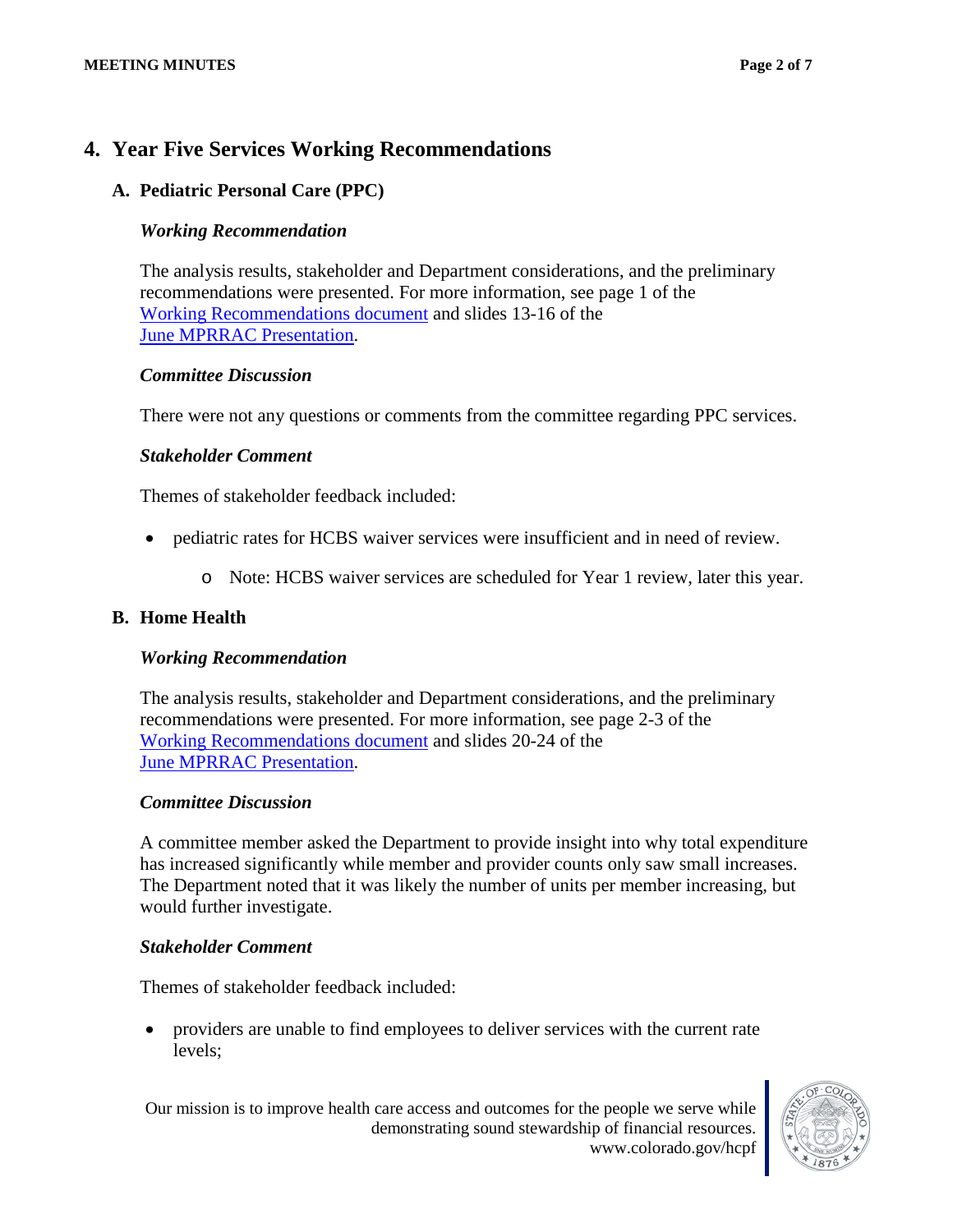- aligning with Medicare is insufficient due to the short-term nature of Medicare services and providers would like the Department to instead offer a 90% match with the Medicare Low Utilization Payment Adjustment (LUPA) rates; and
- electronic visit verification (EVV) requirements will discourage smaller providers from delivering Home Health services.

## **C. Private Duty Nursing (PDN)**

#### *Working Recommendation*

The analysis results, stakeholder and Department considerations, and the preliminary recommendations were presented. For more information, see page 4 of the [Working Recommendations document](https://www.colorado.gov/pacific/sites/default/files/Rate%20Review%20Working%20Recommendations_draft_june2020.pdf) and slides 28-31 of the [June MPRRAC Presentation.](https://www.colorado.gov/pacific/sites/default/files/MPRRAC_pwptslides_19June2020.pdf)

#### *Committee Discussion*

A committee member raised concerns with the wording regarding unit values in the PDN Key Considerations section of the [Working Recommendations document](https://www.colorado.gov/pacific/sites/default/files/Rate%20Review%20Working%20Recommendations_draft_june2020.pdf) The Department clarified that units are per hour not per visit, and that shifts can have multiple units depending on the number of hours per shift (e.g. 6-8 units per shift). The Department agreed to change the wording for Colorado rates to one hour per unit, not per visit, on page 4 of the PDN Key Considerations section of the [Working](https://www.colorado.gov/pacific/sites/default/files/Rate%20Review%20Working%20Recommendations_draft_june2020.pdf)  [Recommendations document.](https://www.colorado.gov/pacific/sites/default/files/Rate%20Review%20Working%20Recommendations_draft_june2020.pdf)

A committee member asked if there had been any change in the previous information shared in 2016, which noted that there was a backlog of pediatric members at Children's Hospital Colorado who could not be discharged earlier due to a lack of available PDN. A stakeholder responded that this still seems true based on anecdotal evidence.

#### *Stakeholder Comment*

Themes of stakeholder feedback included:

- providers couldn't hire Licensed Practical Nurses (LPNs) because they were being hired by hospitals. While this has changed and LPNs are now most likely being employed in private placements due to COVID-19, rates are still insufficient to attract LPNs to Home Health and a rate increase would be required;
- the data was outdated when compared to other states; and
- ability to provide services in this setting is vital, and that despite the current climate, a rate increase should be considered for these services.

Our mission is to improve health care access and outcomes for the people we serve while demonstrating sound stewardship of financial resources. www.colorado.gov/hcpf

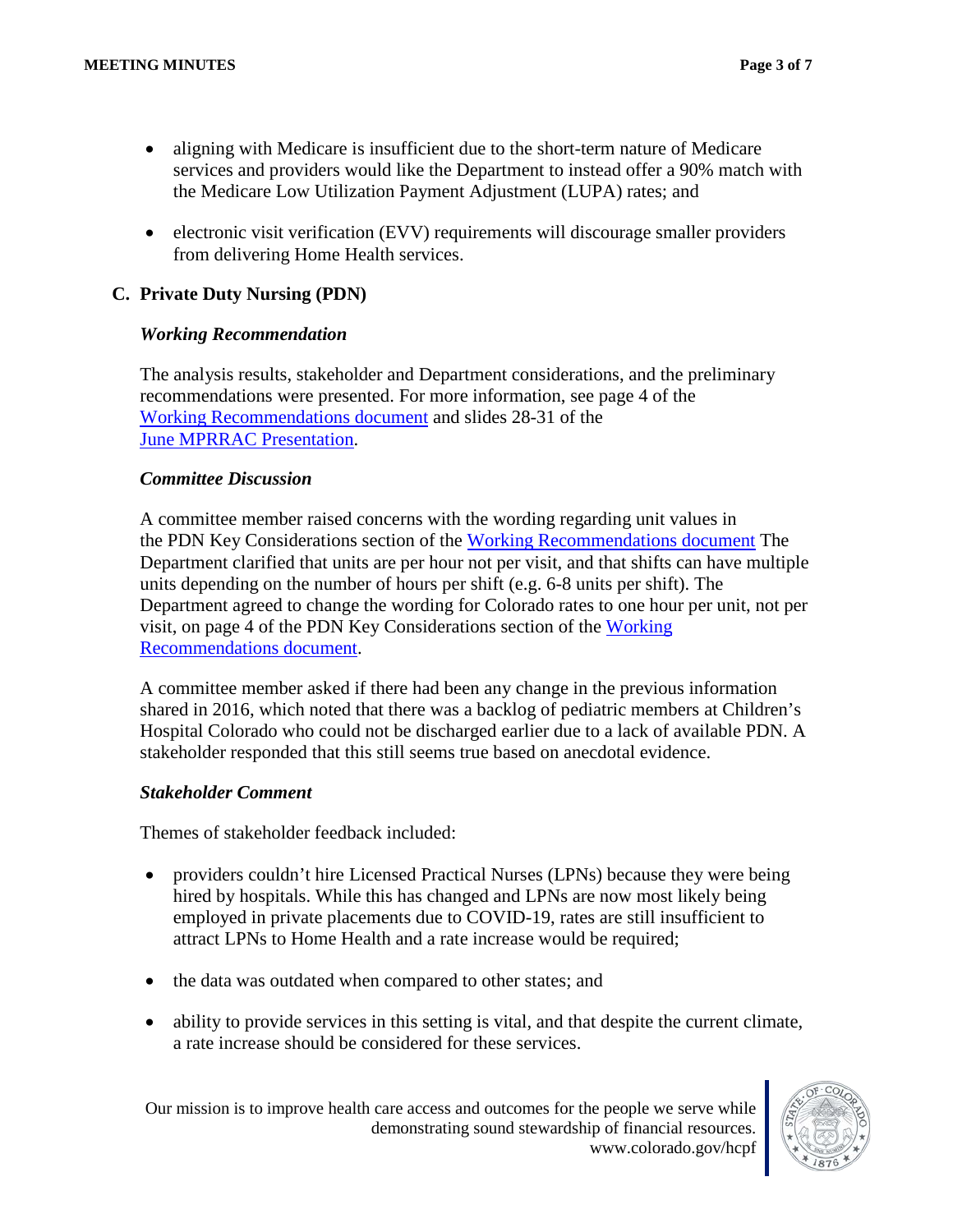## **D. Pediatric Behavioral Therapy (PBT)**

#### *Working Recommendation*

The analysis results, stakeholder and Department considerations, and the preliminary recommendations were presented. For more information, see page 5 of the [Working Recommendations document](https://www.colorado.gov/pacific/sites/default/files/Rate%20Review%20Working%20Recommendations_draft_june2020.pdf) and slides 35-38 of the [June MPRRAC Presentation.](https://www.colorado.gov/pacific/sites/default/files/MPRRAC_pwptslides_19June2020.pdf)

#### *Committee Discussion*

A committee member asked why the Department is seeking benefit status for PBT and how is PBT currently provided if it is not a benefit. The Department clarified that it is currently provided through the Early and Periodic Screening, Diagnostic and Treatment (EPSDT) benefit. Making PBT a State Plan benefit would formalize the requirements and would ensure it is no longer treated as an exception.

Committee discussion considered the broader topic of benchmarks and how they are being used. Members believe that that Medicaid to Medicaid benchmark should be 100%. The Department agreed to provide time at the September meeting for the committee to discuss including benchmark comparison levels for Medicaid rates in the guiding principles.

A committee member asked if the dramatic increase in providers indicates that there are more providers across the state, improving access. The Department stated that the increase in providers is due the service being created in 2015, and subsequent provider recruitment and enrollment efforts.

### *Stakeholder Comment*

Themes of stakeholder feedback included:

• agreement with the committee's discussion regarding comparison of rates with other states and payer types.

### **E. Speech Therapy**

### *Working Recommendation*

The analysis results, stakeholder and Department considerations, and the preliminary recommendations were presented. For more information, see page 6 of the [Working Recommendations document](https://www.colorado.gov/pacific/sites/default/files/Rate%20Review%20Working%20Recommendations_draft_june2020.pdf) and slides 42-45 of the [June MPRRAC Presentation.](https://www.colorado.gov/pacific/sites/default/files/MPRRAC_pwptslides_19June2020.pdf)

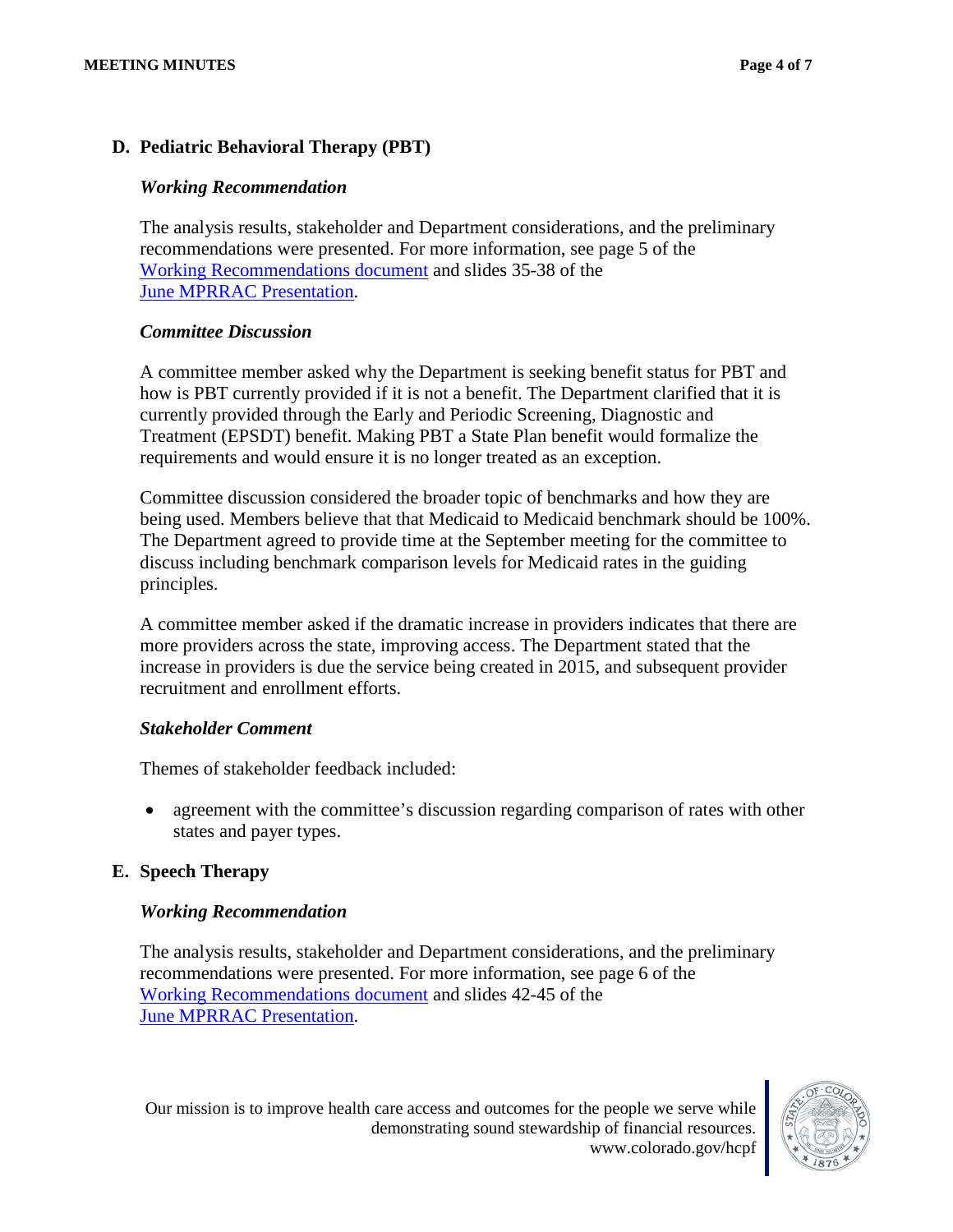#### *Committee Discussion*

There were not any questions or comments from the committee regarding Speech Therapy services.

The committee did raise the general process for rebalancing across all service groups and asked to confirm that rebalancing is still sought even if all codes cannot be achieved in an initial attempt. The Department confirmed that rebalancing can occur within and across service categories, and may occur over multiple years depending on Joint Budget Committee approval and any budget neutrality factors.

#### *Stakeholder Comment*

The Department did not receive any feedback from stakeholders regarding Speech Therapy services during the June MPRRAC meeting.

### **F. Physical/Occupational Therapy (PT/OT)**

#### *Working Recommendation*

The analysis results, stakeholder and Department considerations, and the preliminary recommendations were presented. For more information, see page 7 of the [Working Recommendations document](https://www.colorado.gov/pacific/sites/default/files/Rate%20Review%20Working%20Recommendations_draft_june2020.pdf) and slides 49-52 of the [June MPRRAC Presentation.](https://www.colorado.gov/pacific/sites/default/files/MPRRAC_pwptslides_19June2020.pdf)

#### *Committee Discussion*

There were not any questions or comments from the committee regarding Physical/Occupational Therapy services.

#### *Stakeholder Comment*

Themes of stakeholder feedback included:

- the Physical Therapy Association of Colorado has been trying for a number of years to get a rate increase directly through the Joint Budget Committee (JBC);
- providers are unwilling to accept Medicaid patients because of the lower rates; and
- the increased usage of telemedicine visits during the pandemic has had a positive impact on PT/OT.

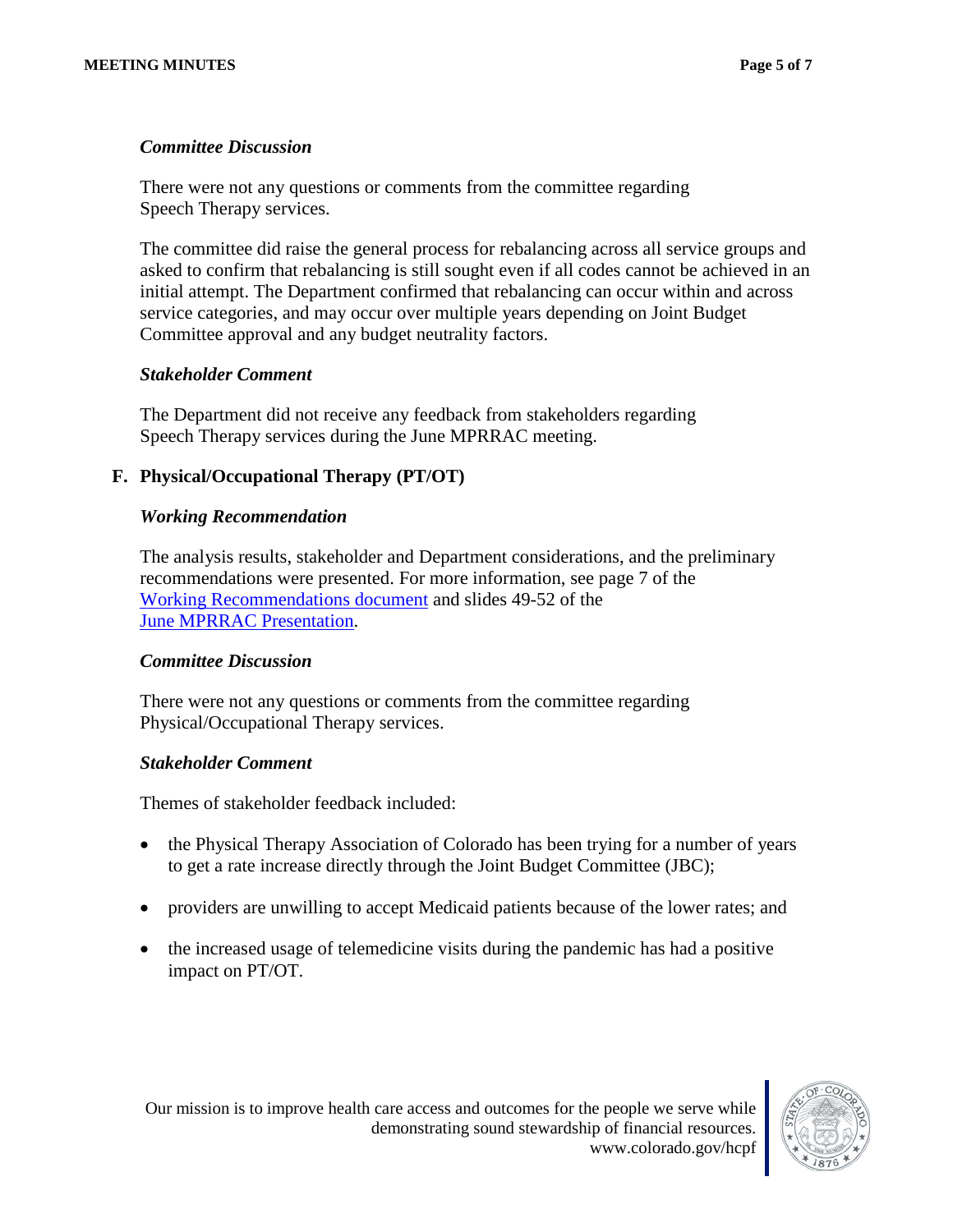### **G. Prosthetics, Orthotics, and Supplies (POS)**

#### *Working Recommendation*

The analysis results, stakeholder and Department considerations, and the preliminary recommendations were presented. For more information, see page 8 of the [Working Recommendations document](https://www.colorado.gov/pacific/sites/default/files/Rate%20Review%20Working%20Recommendations_draft_june2020.pdf) and slides 56-59 of the [June MPRRAC Presentation.](https://www.colorado.gov/pacific/sites/default/files/MPRRAC_pwptslides_19June2020.pdf)

#### *Committee Discussion*

A committee member asked if rates were compared to Medicare or Medicaid. The Department confirmed that the majority of rates were compared with Medicare. Where a Medicare comparison was unable to be made, the rate was compared with other states' Medicaid rates.

#### *Stakeholder Comment*

Themes of stakeholder feedback included:

- a number of supplies, especially those for pediatric patients, are not covered by Medicare due to the differing populations; and
- rates at 80% of Medicare would be appreciated, and 90% would be preferred.

#### **H. Vision**

#### *Working Recommendation*

The analysis results, stakeholder and Department considerations, and the preliminary recommendations were presented. For more information, see page 9 of the [Working Recommendations document](https://www.colorado.gov/pacific/sites/default/files/Rate%20Review%20Working%20Recommendations_draft_june2020.pdf) and slides 63-66 of the [June MPRRAC Presentation.](https://www.colorado.gov/pacific/sites/default/files/MPRRAC_pwptslides_19June2020.pdf)

#### *Committee Discussion*

There were not any questions or comments from the committee regarding Vision services.

#### *Stakeholder Comment*

Themes of stakeholder feedback included:

• a large increase in the number of providers followed a rate increase five years ago, and a rate decrease now may result in a loss of Medicaid providers; and

Our mission is to improve health care access and outcomes for the people we serve while demonstrating sound stewardship of financial resources. www.colorado.gov/hcpf